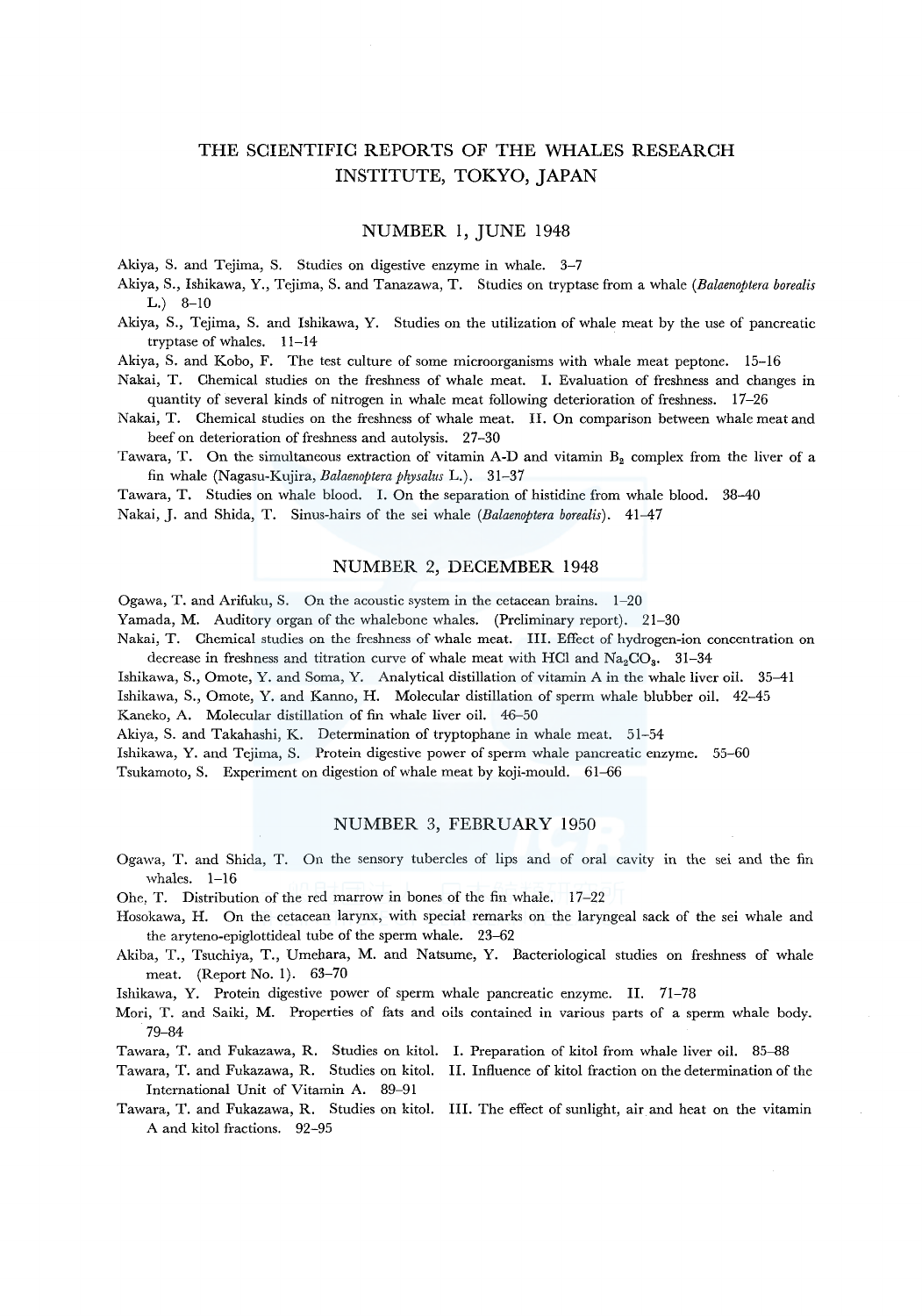Tawara, T. On the respiratory pigments of whale (Studies on whale blood 11.) 96-101

Yoshida, M. Research on methionine in whale. 102-105

Mizue, K. Factory ship whaling around Bonin Islands in 1948. 106-118

Mizue, K. and Jimbo, H. Statistic study of foetuses of whales. 119-131

Nishiwaki, M. and Hayashi, K. Biological survey of fin and blue whales taken in the Antarctic season  $1947-48$  by the Japanese fleet.  $132-190$ 

### NUMBER 4, AUGUST 1950

Omura, H. On the body weight of sperm and sei whales located in the adjacent waters of Japan. 1-13

Omura, H. 14-26 Diatom infection on blue and fin whales in the Antarctic whaling area V (the Ross Sea area).

Omura, H. Whales in the adjacent waters of Japan. 27-113

Nishiwaki, M. Determination of the age of Antarctic blue and fin whales by the colour changes in crystalline lens. 115-161

Nishiwaki, M. Age characteristics in baleen plates. 162-183

Nishiwaki, M. On the body weight of whales. 184-209

## NUMBER 5, JUNE 1951

- Akiba, T., Umehara, M. and Natsume, Y. Bacteriological studies on freshness of whale meat. (Report No. II.) 1-4
- Hosokawa, H. On the pelvic cartilages of the Balaenoptera-foetuses, with remarks on the specifical and sexual difference. 5-15
- Ohe, T. Iconography on the abdominal cavity and viscera of the Balaenoptera, with special remarks upon the peritoneal coverings. 17-39
- Akiya, S. and Hoshino, O. Isolation of histidine from whale blood using 3, 4-dichlorobenzene sulfonic acid. 41-47

Tawara, T. and Fukazawa, R. Studies on kitol. IV. Purification of kitol by chromatcgraphie. 49-51 Ishikawa, S., Omote, Y. and Okuda, H. Substances related to vitamin A in the whale liver oil. 53-59

Ishikawa, S., Omote, Y., Kijima, M. and Okuda, H. Thermal decomposition of kitol. 61-69

Mizue, K. Grey whales in the east sea area of Korea. 71-79

Mizue, K. Food of whales (In the adjacent waters of Japan). 81-90

Nishiwaki, M. and Ohe, T. Biological investigation on blue whales *(Balaenoptera musculus)* and fin whales *(Balaenoptera physalus)* caught by the Japanese Antarctic whaling fleets. 91-167

#### NUMBER 6, DECEMBER 1951

- Hosokawa, H. On the extrinsic eye muscles of the whale, with special remarks upon the innervation and function of the musculus retractor bulbi. 1-33
- Murata, T. Histological studies on the respiratory portions of the lungs of cetacea. 35-47

Kojima, T. On the brain of the sperm whale *(Physeter catodon* L.) 49-72

- Mizue, K. and Murata, T. Biological investigation on the whales caught by the Japanese Antarctic whaling fleets season 1949-50. 73-131
- Nishiwaki, M. On the periodic mark on the baleen plates as the sign of annual growth. 133-152
- :Nishiwaki, M. and Hibiya, T. On the sexual maturity of the sperm whales *(Physeter catodon)* found in the adjacent waters of Japan (1). 153-165
- Nakai, T. Chemical studies on freshness of whale meat. IV. Some informations of *Archomobacter ubiquitum*  isolated from whale carcass. 167-176
- Nakai, T. and Ono, H. The effects of electric shock and fatigue on post-mortem changes in muscle. 177-185

ii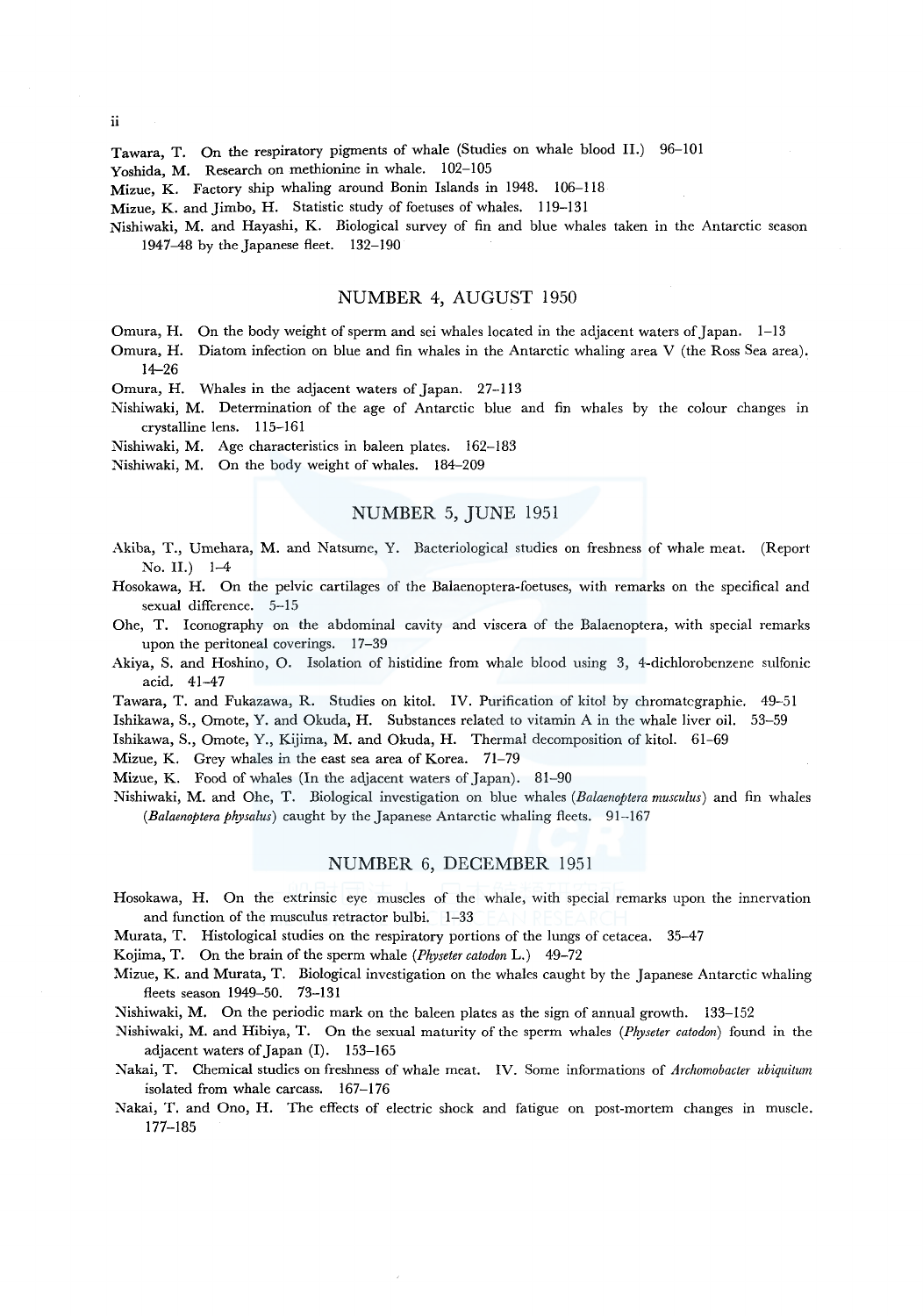- Omote, Y. Complete recovery of vitamin A from molecular distillation residue of whale-liver oil. 187- 191
- Omote, Y. Chemical structure of kitol (I). Double bonds and hydroxyl groups. 193-198
- Hirata, M. Experimental investigation on flattened head harpoon. An attempt for restraining ricochet. 199-207

## NUMBER 7, JULY 1952

- Ogawa, T. On the cardiac nerves of some cetacea, with special reference to those of *Berardius bairdii*  Stejneger. 1-22
- Akiya, S., Hoshino, 0. and Motohashi, N. On an attempt to preserve whale meat freshness with 5-nitrofurfuriden aminoguanidine from decay. 23-30

Akiya, S. and Sawamura, R. Colorimetric determination of 5-nitro-2-furfuridene aminoguanidine. 31-36

- Tomiyama, S. and Takao, M. Studies on utilization of higher fatty alcohol from sperm whale oil. 37- 46
- Omote, Y. A rapid method for the separate determination of vitamin A and kitol in the whale-liver oil. 47-50

Arai, Y. and Sakai, S. Whale meat in nutrition. 51-67

- Yamaguchi, K. and Fujino, K. On the serological constitution of striped dolphin *(Prodelphinus caeruleoalbus* (Meyen) ) (I). 69-77
- Nishimoto, S., Tozawa, M. and Kawakami, T. Food of sei whales *(Balaenoptera borealis)* caught in the Bonin Island waters. 79-85
- Nishiwaki, M. On the age-determination of Mystacoceti, chiefly blue and fin whales. 87-119
- Nishiwaki, M. and Hibiya, T. On the sexual maturity of the sperm whales *(Physeter catodon)* found in the adjacent waters of Japan (II). 121-124
- Ohno, M. and Fujino, K. Biological investigation on the whales caught by the Japanese Antarctic whaling fleets, season 1950/51. 125-188

## NUMBER 8, JUNE 1953

Yamada, M. Contribution to the anatomy of the organ of hearing of whales. 1-79

Omura, H. Biological study on humpback whales in the Antarctic whaling areas IV and V. 81-102

Fujino, K. On the serological constitution of the sei-, fin-, blue- and humpback-whales (1). 103-125

Ogawa, T. On the presence and disappearance of the hind limb in the cetacean embryos. 127-132

- Nishiwaki, M:. and Yagi, T. On the age and the growth of teeth in a dolphin *(Prodelphinus caeruleo-albus).*  (I). 133-146
- Kakuwa, Z., Kawakami, T. and lguchi, K. Biological investigation on the whales caught by the Japanese Antarctic whaling fleets in the 1951-52 season. 147-213

Nishiwaki, M. Hermaphroditism in a dolphin *(Prodelphinus caeruleo-albus).* 215-218

## NUMBER 9, JUNE 1954

- Akiya, S., Hoshino, 0. and Motohashi, N. Attempt to preserve freshness of whale meat with germicides. II. 1-10
- Ogawa, T. On the musculature of the sinus venosus and its continuation with the so-called conducting system of the whale's heart. 11-35

Yamada, M. Some remarks on the pygmy sperm whale, *Kogia.* 37-58

Yamada, M. An account of a rare porpoise, *Feresa* Gray from Japan. 59-88

Omura, H. and Fujino, K. Sei whales in the adjacent waters of Japan. II. Further studies on the external characters. 89-103

Fujino, K. On the serological constitution of the sperm- and haired beaked-whales (I) Blood groups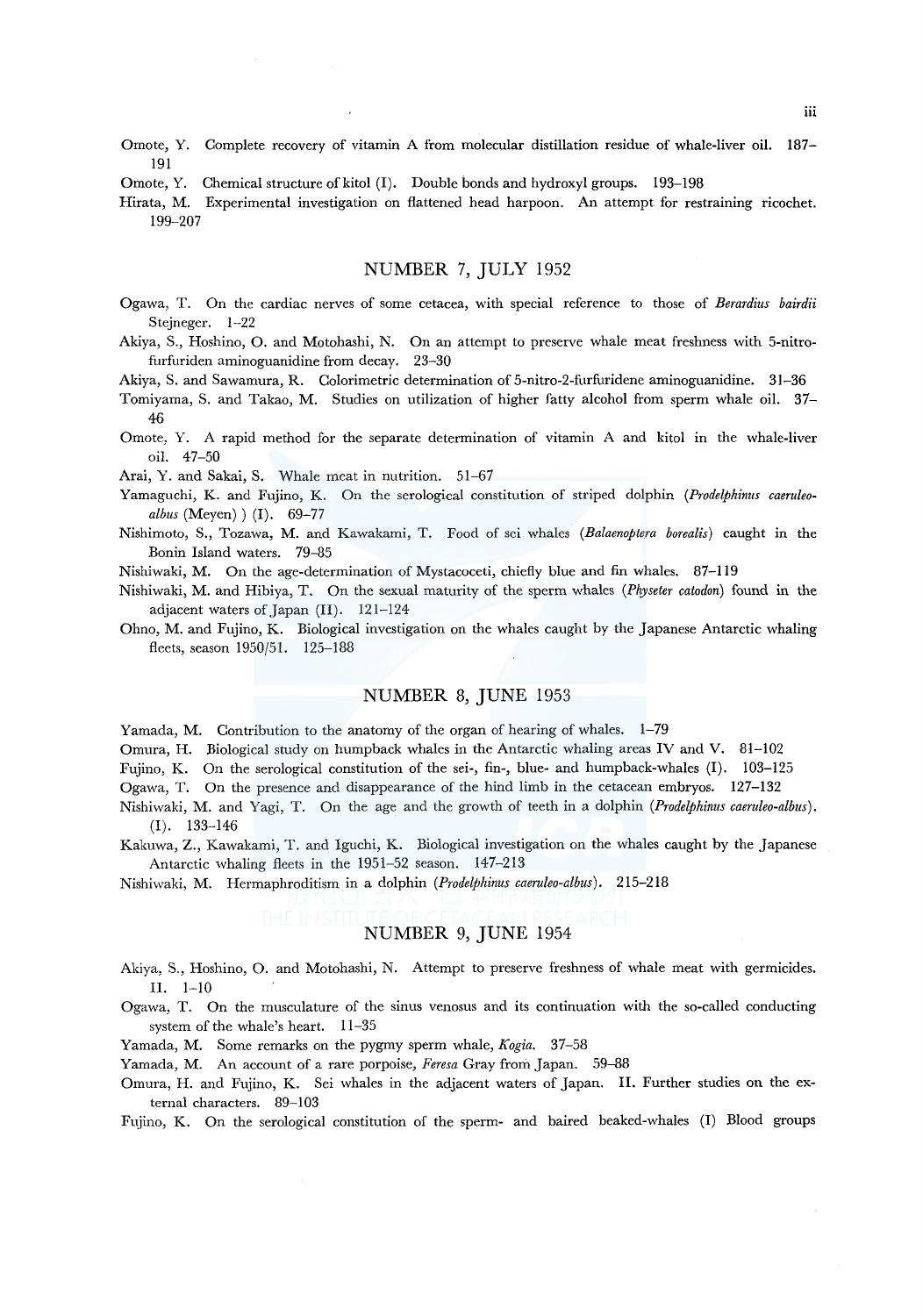iv

of the sperm- and haired beaked-whales. 105-120

- Fujino, K. On the body proportions of the fin whales *(Balaenoptera physalus* (L) ) caught in the northern Pacific Ocean (I) (Preliminary report). 121-163
- Nishiwaki, M., Hibiya, T. and Kimura, S. On the sexual maturity of the sei whale of the Bonin waters. 165-177
- Uda, M. Studies of the relation between the whaling grounds and the hydrographical conditions (I). 179-187

## NUMBER 10, JUNE 1955

Hosokawa, H. Cross-section of a 12 mm dolphin embryo. 1-68

Nemoto, T. White scars on whales (I) Lamprey marks. 69-77

- Omura, H. and Nemoto, T. Sei whales in the adjacent waters of Japan. III. Relation between movement and water temperature of the sea. 79-87
- Omura, H., Fujino, K. and Kimura, S. Beaked whale Berardius bairdi of Japan, with notes on *Ziphius cavirostris*. 89-132
- Fujino, K. On the body weight of the sei whales located in the adjacent waters of Japan (II). 133-141
- Nishiwaki, M. On the sexual maturity of the Antarctic male sperm whale *(Physeter catodon* L.) 143-149 Ohta, K. *et al.* Composition of fin whale milk. 151-167

## NUMER 11, JUNE 1956

- Omura, H. and Sakiura, H. Studies on the little piked whale from the coast of Japan. 1-37
- Nishiwaki, M., Hibiya, T. and Kimura, S. On the sexual maturity of the sperm whale *(Physeter catodon)*  found in the North Pacific. 39-46
- Fujino, K. On the body proportions of the sperm whales *(Physeter catodon).* 47-83
- Fujino, K. On the serological constitution of the fin whales II. Further studies on blood groups. 85- 98
- Nemoto, T. On the diatoms of the skin film of whales in the northern Pacific. 99-132
- Hoshina, T. and Sugiura, Y. On a skin disease and a nematode parasite of a dolphin, *Tursiops truncatus*  (Montagu, 1821). 133-138
- lwai, E. Descriptions on unidentified species of dibranchiate cephalopods. I. An oegopsiden squid belonging to the genus *Architeuthis.* 139-151
- Iwai, E. Descriptions on unidentified species of dibranchiate cephalopods. II. A cranchiidae squid of the genus *Taonius.* 153-161
- Uda, M. and Nasu, K. Studies of the whaling grounds in the northern sea-region of the Pacific Ocean in relation to the meteorological and oceanographic conditions. (Part I). 163-179

Kimura, S. and Nemoto, T. Note on a minke whale kept alive in aquarium. 181-189

Ishikawa, Y. A characteristic property of whale oils concerning the absorption of gases. I. On the absorption of carbon dioxide by whale oils. 191-213

## NUMBER 12, JUNE 1957

Omura, H. Osteological study of the little piked whale from the coast of Japan. 1-21

Nishiwaki, M. Age characteristics of ear plugs of whales. 23-32

- Nemoto, T. Foods of baleen whales in the northern Pacific. 33-89
- Nasu, K. Oceanographic conditions of the whaling grounds in the waters adjacent to Aleutian Islands and the Bering Sea in summer of 1955. 91-101
- Kimura, S. The twinning in southern fin whales. 103-125
- Ichihara, T. An application of linear discriminant function to external measurements of fin whale. 127-189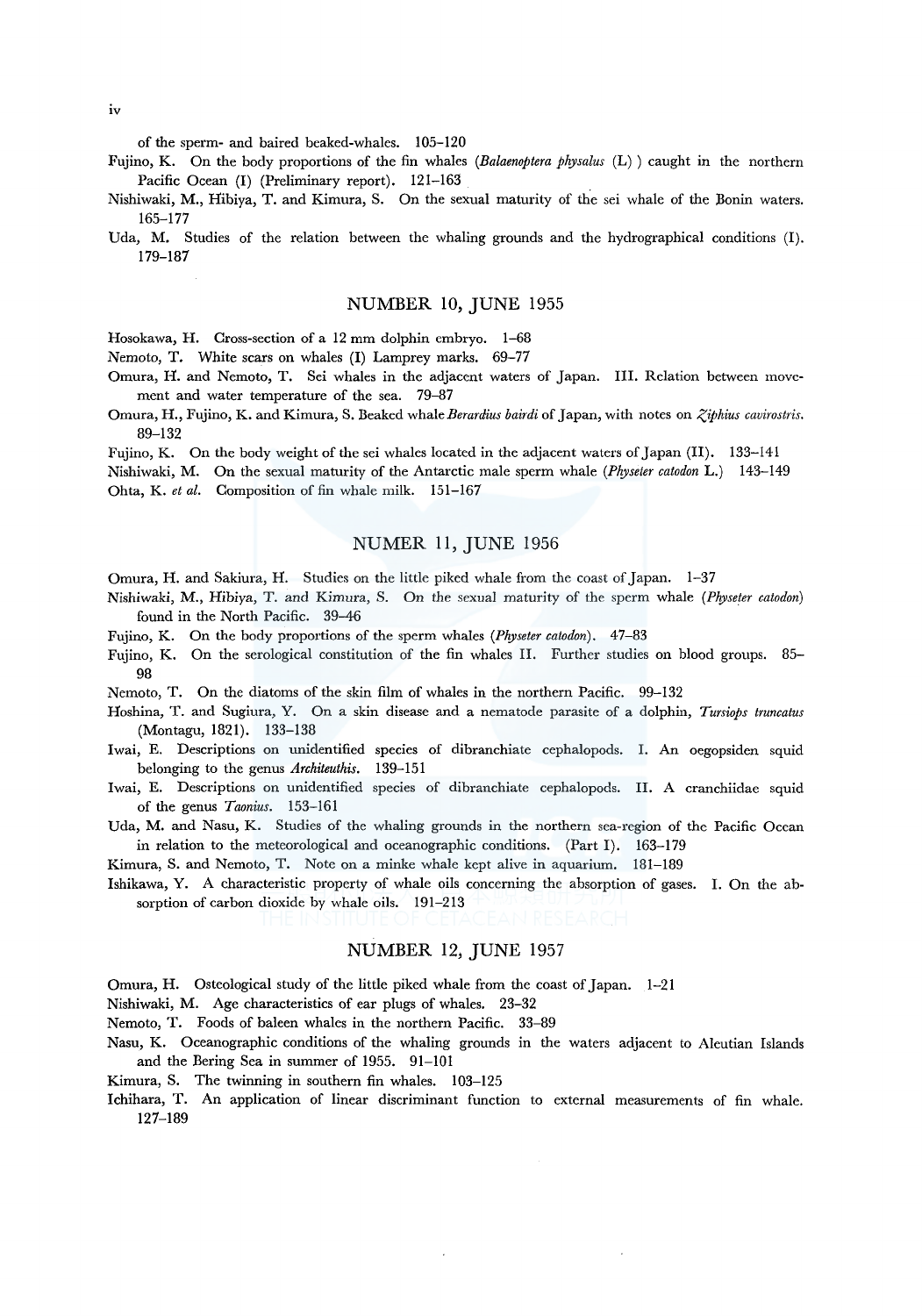Nishiwaki, M. Very small embryo of cetacea. 191-192

Nishiwaki, M. One-eyed monster of fin whale. 193-195

Ogawa, T. and Kamiya, T. A case of the cachalot with protruded rudimentary hind limbs. 197-208

- Uda, M. and Dairokuno, A. Studies of the relation between the whaling grounds and the hydrographic conditions. (II) A study of the relation between the whaling grounds off Kinkazan and the boundary of water masses. 209-224
- Abe, T. Notes on fishes from the stomachs of whales taken in the Antarctic. I. *Xenocyttus nemotoi,* a new genus and new species of zeomorph fish of the subfamily *Oreosonimae* (Goode and Bean, 1895). 225- 233
- Tsuyuki, H. On the oils contained in various blubbers of northern elephant seal, *Mirounga angustirostris.*  235-240

#### NUMBER 13, SEPTEMBER 1958

Omura, H. North Pacific right whale. 1-52

Nishiwaki, M. and Kamiya, T. A beaked whale *Afesoplodon* stranded at Oiso beach, Japan. 53-83

Nishiwaki, M. and Randa, C. Killer whales caught in the coastal waters off Japan for recent 10 years. 85-96

Ohsumi, S. (Kimura), Nishiwaki, M. and Hibiya, T. Growth of fin whale in the northern Pacific. 97-133

- Nishiwaki, M., Hibiya, T. and Ohsumi, S. (Kimura). Age study of sperm whale based on reading of tooth laminations. 135-153
- Nishiwaki, M., Ichihara, T. and Ohsumi, S. (Kimura). Age studies of fin whale based on ear plug. 155- 169

Fujino, K. On the serological constitution of fin whale. III. Human B blood group substances in erythrocytes and some notes on anti-fin Ju specific antibodies. 171-184

Nemoto, T. *Cocconeis* diatoms infected on whales in the Antarctic. 185-191

Nemoto, T. and Nasu, K. *Thysanoessa macrura* as a food of baleen whales in the Antarctic. 193-199

Ichihara, T. Gray whale observed in the Bering Sea. 201-205

Ohsumi, S. (Kimura). A descendant of Moby Dick or a white sperm whale. 207-209

Nasu, K. Deformed lower jaw of sperm whale. 211-212

Omura, H. Note on embryo of Baird's beaked whale. 213-214

- Uda, M. and Suzuki, N. Studies of the relation between the whaling grounds and the hydrographic conditions. III. 215-229
- Seki, Y. Observations on the spinal cord of the right whale. 231-251
- Kamiya, T. How to count the renculi of the cetacean kidneys, with special regard to the kidney of the right whale. 253-267
- Hosokawa, H. and Sekino, T. Comparison of the size of cells and some histological formations between whales and man. 269-301
- Ogawa, T., Tsunoda, T. and Osawa, M. Amino acid composition of whale meat. 303-307
- Ishikawa, Y. A Characteristic property of whale oils concerning the absorption of gases. II. On the absorption of nitrogen by whale oils. 309-321
- Tsuyuki, H. Component fatty acids of northern elephant seal oil. 323-332

#### NUMBER 14, SEPTEMBER 1959

Omura, H. Bryde's whales from the coast of Japan. 1-33

Nishiwaki, M. and Kamiya, T. *Mesoplodon stejnegeri* from the coast of Japan. 35-48

- Nishiwaki, M. Humpback whales in Ryukyuan waters. 49-87
- Cushing, John E., Fujino, K. and Takahashi, K. Glycerol-freezing technique as an aid in blood typing ofwhales. 89-100
- Fujino, K. and Cushing, John E. Blood typing of dried whale erythrocytes with 1311 labelled antibody. 101-106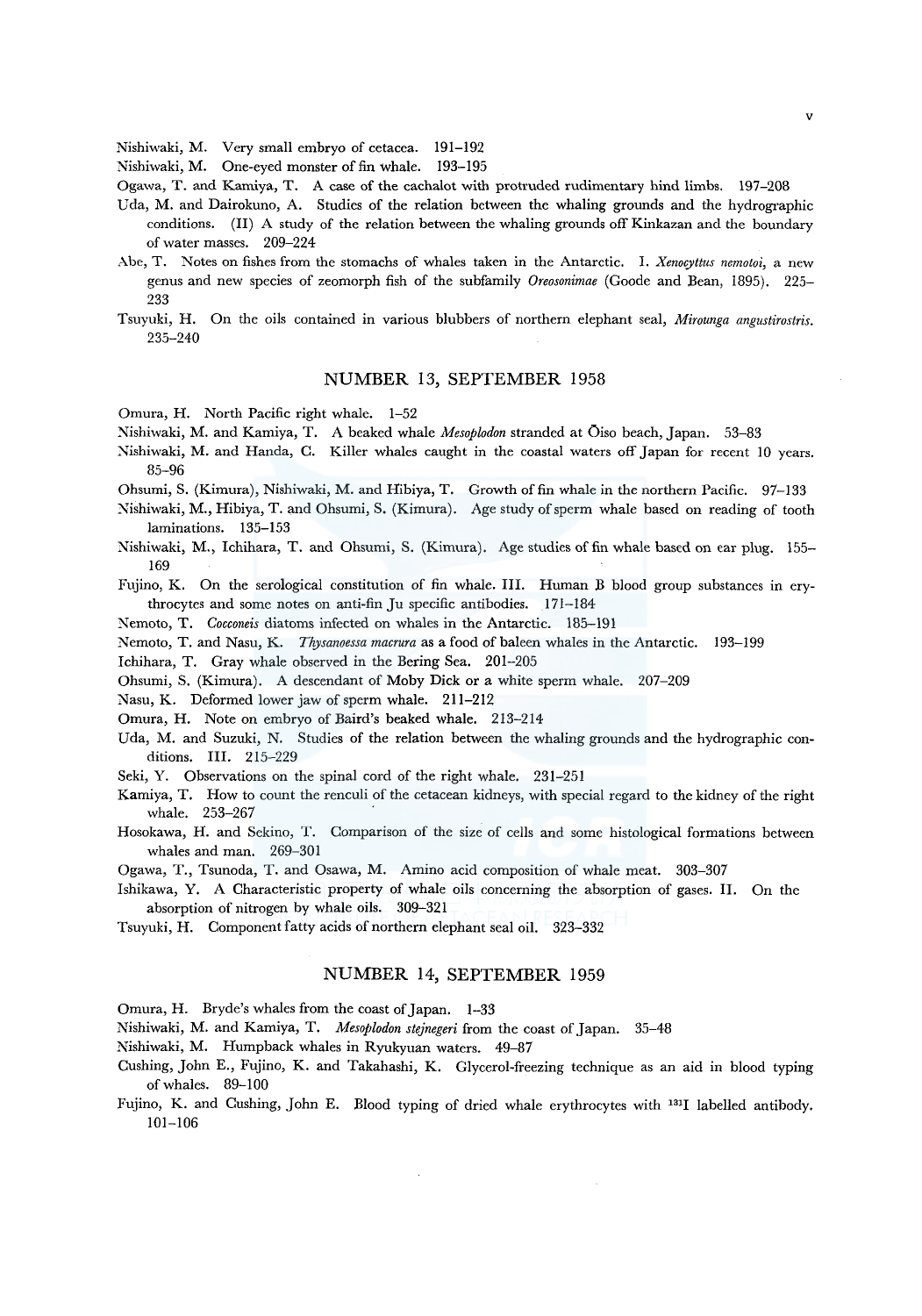Ichihara, T. Formation mechanism of ear plug in baleen whales in relation to glove-finger. 107-135 Nasu, K. Surface water condition in the Antarctic whaling Pacific area in 1956-57. 137-143 Ohsumi, S. (Kimura). A deformed fin whale foetus. 145-147

Nemoto, T. Food of baleen whales with reference to whale movements. 149-290

Yamada, M. and Yoshizaki, F. Osseous labyrinth of cetacea. 291-304

Nakai, T. Distribution of amino acid in proteins from various parts of whale body. 305-326

#### NUMBER 15, NOVEMBER 1960

Nishiwaki, M. Ryukyuan humpback whaling in 1960. 1-16

Ohsumi, S. Relative growth of the fin whale, *Balaenoptera physalus* (Linn.). 17-84

- Fujino, K. Immunogenetic and marking approaches to identifying subpopulations of the Korth Pacific whales. 85-142
- Nasu, K. Oceanographic investigation in the Chukchi Sea during the summer of 1958. 143-158
- Tokita, K. and ECG Research Group. Electrocardiographical studies on bottlenosed dolphin *(Tursiops truncatus).* 159-165

## NUMBER 16, MARCH 1962

Omura, H. Bryde's whales occurs on the coast of Brazil. 1-5

Omura, H. Further information on Bryde's whales from the coast of Japan. 7-18

Nishiwaki, M. Ryukyuan whaling in 1961. 19-28

Nemoto, T. A secondary sexual character of fin whales. 29-34

Omura, H., Nishiwaki, M., Ichihara, T. and Kasuya, T. Osteological note of a sperm whale. 35-45

Ichihara, T. Prenatal dead foetus of baleen whales. 47-60

Nishiwaki, M. *Mesoplodon bowdoini* stranded at Akita beach, Sea of Japan. 61-77

Nishiwaki, M. Observation on two mandibles of *Mesoplodon.* 79-82

Sinclair, John. An early dolphin embryo *(Stene/la caeruleoalbus)* in serial sections. 83-87

Nemoto, T. Food of baleen whales collected in recent Japanese Antarctic whaling expeditions. 89-103

Uda, M. Subarctic oceanography in relation to whaling and salmon fisheries. 105-119

#### NUMBER 17, FEBRUARY 1963

- Nishiwaki, M., Ohsumi, S. and Maeda, Y. Change of form in the sperm whale accompanied with growth.  $1 - 14$
- Ohsumi, S., Kasuya, T. and Nishiwaki, M. The accumulation rate of dentinal growth layers in the maxillary tooth of the sperm whale. 15-35
- Ichihara, T. Photometric method for counting laminae in ear plug of baleen whale. 37-48

Yoshikawa, T. and Suzuki, T. The lamination of the masseter of the humpback whale. 49-52

Fujino, K. Intra-uterine selection due *to* maternal-foetal incompatibility of blood type in the whales. 53-65 Cushing, J.E., Fujino, K. and Calaprice, N. The Ju blood typing system of the sperm whales and specific soluble substances. 67-77

Nemoto, T. New records of sperm whales with protruded rudimentary hind limbs. 79-81

Nemoto, T. and Nasu, K. Stones and other aliens in the stomachs of sperm whales in the Bering Sea. 83-91 Nishiwaki, M. Taxonomical consideration on genera of *Delphinidae.* 93-103

Nasu, K. Oceanography and whaling ground in the subarctic region of the Pacific Ocean. 105-155

Nemoto, T. Some aspect of the distribution of *Calanus cristatus* and *C. plumchrus* in the Bering and its neighbouring waters, with reference to the feeding of baleen whales. 157-170

Tsuyuki, H. and Naruse, U. Studies on the oil of black right whale in the northern Pacific Ocean. 171-190 Yagi, T., Nishiwaki, M. and Nakajima, M. A preliminary study on method of time marking with lead-salt

and tetracycline on the teeth of northern fur seal. 191-195

vi